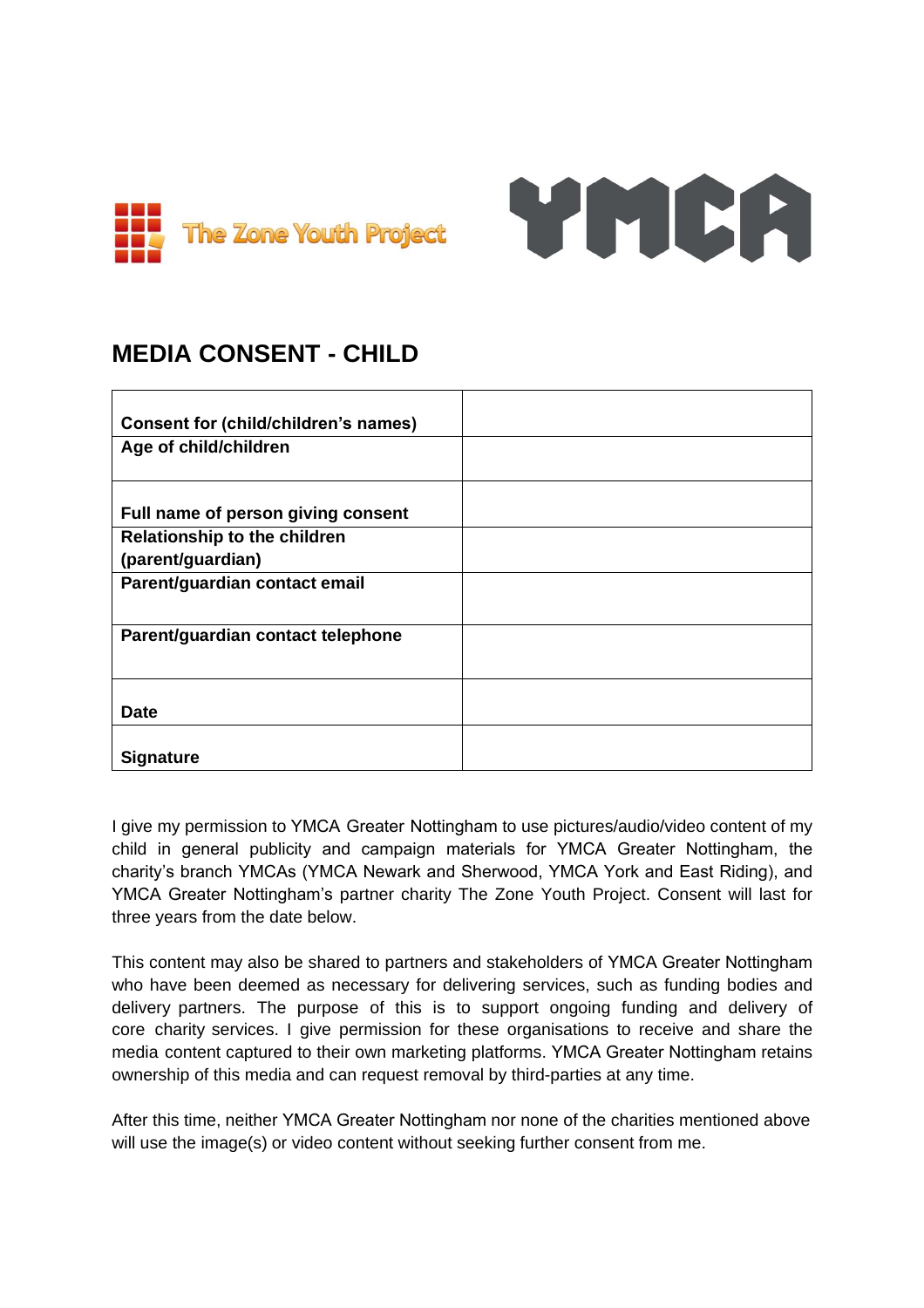No content identifying my child will be sent to the press or media organisations without YMCA Greater Nottingham first contacting me for additional express permission.

YMCA Greater Nottingham and the other charities mentioned above may share my child's (please tick all that apply):

### **[ ] First name [ ] Full name [ ] Title and surname [ ] No name or title**

I understand that the photos/videos/audio could be used on the above mentioned organisations' website, online social media channels including but not limited Facebook, Twitter and Instagram, and printed promotional materials such as posters and flyers.

I understand that I can remove my consent regarding images and/or marketing communications at any time by emailing the YMCA Greater Nottingham Marketing and Communications team on [MPR@nottsymca.org](mailto:MPR@nottsymca.org) or by calling 0115 9567600 and asking to speak to anyone in the Marketing team. YMCA Greater Nottingham will confirm the update to my consent record via my preferred contact method within 20 working days of receiving my notification.

All images/video will be kept electronically in a private and secure area on our servers and will not be disclosed to any external sources without your consent. We may also store images on paper for design and proofing purposes. In compliance with current UK data protection legislation and the GDPR legislation, YMCA Greater Nottingham is committed to protection personal information and complies with the Data Protection Act (1998) as well as the General Date Protection Regulation 2018.

#### **Would you like to hear from us?**

YMCA Greater Nottingham provides many wonderful programmes for families across Nottinghamshire. All of our programmes are designed for young people of different ages, so that they get the opportunity to engage in multiple events and activity types throughout their childhood.

By signing up to YMCA Greater Nottingham marketing communications you will receive the latest news and updates from the organisation about our Children, Young People and Families programmes, including YMCA Adventure Guides, YMCA day camps, and YMCA childcare.

We will do our best to send you only communications that we deem to be relevant for you and your needs – these include emails, newsletters, text message alerts, and social media. You can change your mind at any time.

Please tick the relevant box below regarding these communications.

Thank you!